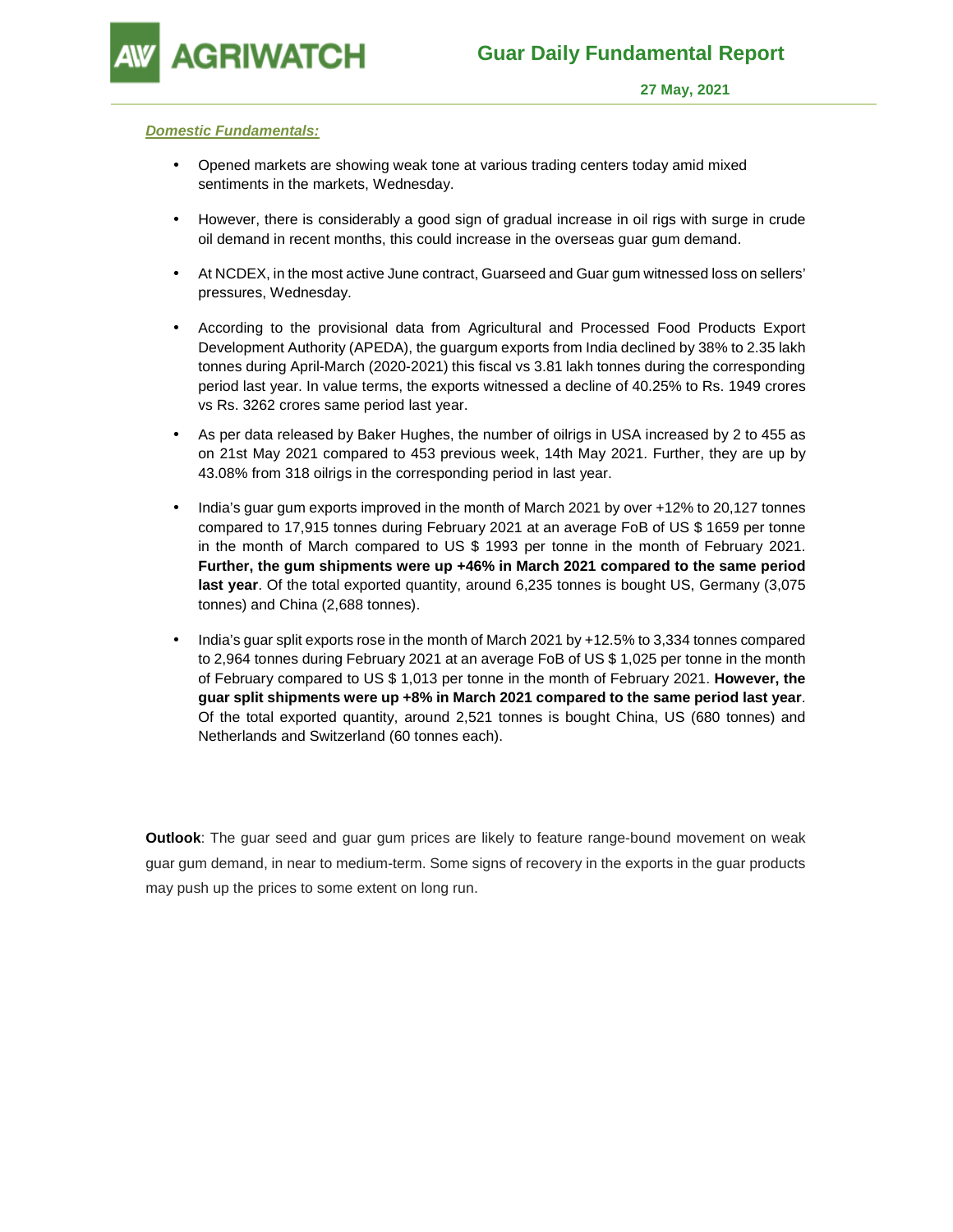# **Guar Daily Fundamental Report**

 **27 May, 2021** 

| <b>Guar Seed</b> |          |      |      |      |       |        |                |       |           |
|------------------|----------|------|------|------|-------|--------|----------------|-------|-----------|
| <b>Contract</b>  | $+/-$ \$ | Open | High | Low  | Close | Volume | Vol.<br>Change | ΟI    | OI Change |
| <b>Jun-21</b>    | $-1.69$  | 4255 | 4285 | 4185 | 4193  | 23260  | $-6740$        | 48905 | $-2635$   |
| <b>Jul-21</b>    | $-1.75$  | 4331 | 4337 | 4252 | 4256  | 6720   | $-1210$        | 14955 | 2205      |

AGRIWATCH

**AW** 

| <b>Guar Gum</b> |          |      |      |      |       |        |                |       |              |
|-----------------|----------|------|------|------|-------|--------|----------------|-------|--------------|
| <b>Contract</b> | $+/-$ \$ | Open | High | Low  | Close | Volume | Vol.<br>Change | ΟI    | ΟI<br>Change |
| <b>Jun-21</b>   | $-1.10$  | 6451 | 6479 | 6381 | 6395  | 7580   | 420            | 36145 | $-3.365$     |
| <b>Jul-21</b>   | $-1.17$  | 6568 | 6570 | 6470 | 6480  | 4480   | 675            | 21675 | 3.010        |

| <b>Guar Seed Stock Position &amp; EDD:</b> |                          |                          |                |            |
|--------------------------------------------|--------------------------|--------------------------|----------------|------------|
| <b>Stocks</b>                              | <b>Demat</b>             | <b>In-Process</b>        | Total          | <b>EDD</b> |
|                                            | 25-May-21                | $25-Ma-y-21$             | 25-May-21      | 24-May-21  |
| <b>Bikaner</b>                             | 24338                    | $\overline{\phantom{a}}$ | 24338          | 24503      |
| <b>Deesa</b>                               | $\overline{\phantom{0}}$ | $\blacksquare$           | $\blacksquare$ |            |
| Sri Ganganagar                             | 3050                     | $\blacksquare$           | 3050           | 3310       |
| Jodhpur                                    | 1124                     | $\blacksquare$           | 1124           | 1124       |
| <b>Nokha</b>                               | $\blacksquare$           | $\blacksquare$           | $\blacksquare$ |            |

| <b>Guar Gum Stock Position &amp; EDD:</b> |                          |                          |                          |            |
|-------------------------------------------|--------------------------|--------------------------|--------------------------|------------|
| <b>Stocks</b>                             | <b>Demat</b>             | <b>In-Process</b>        | Total                    | <b>EDD</b> |
|                                           | 25-May-21                | 25-May-21                | 25-May-21                | 24-May-21  |
| Deesa                                     | $\overline{\phantom{0}}$ | $\blacksquare$           | $\overline{\phantom{0}}$ |            |
| <b>Bikaner</b>                            | 2505                     | $\overline{\phantom{0}}$ | 2505                     | 2505       |
| Jodhpur                                   | 10907                    | 10                       | 10917                    | 10897      |
| <b>Nokha</b>                              | 3790                     | 40                       | 3830                     | 3791       |
| Sri Ganganagar                            | 1056                     | $\,$                     | 1056                     | 1110       |

| <b>Churi and Korma Prices:</b> |                | 26-May-21  |
|--------------------------------|----------------|------------|
| <b>Commodity</b>               | <b>Center</b>  | Rs./75 kg. |
| Churi                          | Jodhpur        | <b>NR</b>  |
| Korma                          | Jodhpur        | <b>NR</b>  |
| Churi                          | Sri Ganganagar | <b>NR</b>  |
| Korma                          | Sri Ganganagar | <b>NR</b>  |

| <b>Guar Export Prices:</b>         |                   | 26-May-21     | 26-May-21     |
|------------------------------------|-------------------|---------------|---------------|
|                                    | Variety           | Value (Rs/Kg) | Value (\$/MT) |
| <b>Guargum/Split (Mundra Port)</b> |                   | <b>NR</b>     | <b>NR</b>     |
|                                    | 200 Mesh 5000 CPS | NR.           | <b>NR</b>     |
| <b>Guargum Powder</b>              | 200 Mesh 3500 CPS | <b>NR</b>     | <b>NR</b>     |
|                                    | Meal $40\%$       | <b>NR</b>     | ΝR            |
| <b>Guargum Meal</b>                | Meal $50\%$       | <b>NR</b>     | <b>NR</b>     |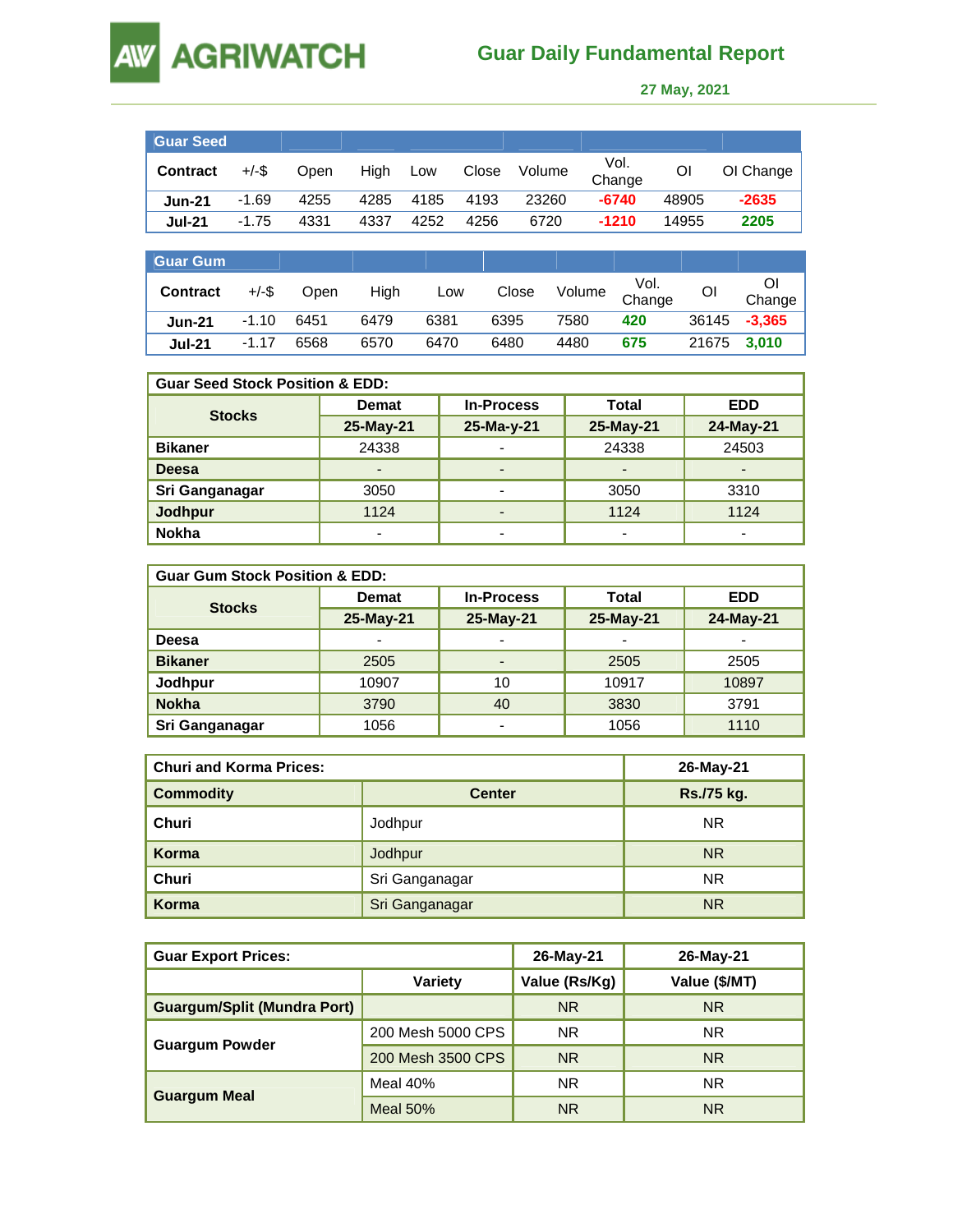

 **27 May, 2021** 

|                       | <b>Guar Seed Prices at Key Spot Markets:</b> |                           |           |                 |                |
|-----------------------|----------------------------------------------|---------------------------|-----------|-----------------|----------------|
| <b>Commodity</b>      |                                              |                           |           | Prices (Rs/Qtl) |                |
| <b>Guar Seed</b>      | <b>District</b>                              | <b>Centre</b>             | 26-May-21 | 25-May-21       | <b>Change</b>  |
|                       |                                              | Jodhpur (Loose)           | 4100      | 4100            | <b>Unch</b>    |
|                       | Jodhpur                                      | Jodhpur(Delivery)         | 4305      | 4305            | <b>Unch</b>    |
|                       |                                              | Sri-Ganganagar(Loose)     | <b>NA</b> | <b>NA</b>       |                |
|                       |                                              | Sri-Ganganagar (Delivery) | NA        | <b>NA</b>       |                |
|                       | Sri-Ganganagar                               | Rawla (Loose)             | <b>NR</b> | NR              |                |
|                       |                                              | Gharsana (Loose)          | NA.       | <b>NA</b>       | ۰.             |
|                       |                                              | Raisinghnagar (Loose)     | <b>NA</b> | NA              |                |
|                       |                                              | Bikaner (Loose)           | 4080      | <b>NA</b>       |                |
|                       |                                              | Bikaner (Delivery)        | 4284      | <b>NA</b>       |                |
|                       |                                              | Nokha(Loose)              | 4050      | 4125            | $-75$          |
| Rajasthan             | <b>Bikaner</b>                               | Nokha (Delivery)          | 4253      | 4331            | -79            |
|                       |                                              | Khajuwala (Loose)         | <b>NA</b> | <b>NA</b>       |                |
|                       |                                              | Khajuwala (Delivery)      | <b>NA</b> | <b>NA</b>       |                |
|                       |                                              | Lunkaransar (Loose)       | 4100      | 4150            | $-50$          |
|                       |                                              | Hanumangarh (Loose)       | <b>NA</b> | <b>NA</b>       |                |
|                       |                                              | Hanumangarh (Delivery)    | NA.       | <b>NA</b>       |                |
|                       | Hanumangarh                                  | Nohar (Loose)             | NR.       | <b>NR</b>       | ٠              |
|                       |                                              | Pilibanga (Loose)         | NA.       | NA              |                |
|                       | <b>Nagaur</b>                                | Nagaur (Loose)            | <b>NA</b> | <b>NA</b>       |                |
|                       | Churu                                        | Churu (Delivery)          | <b>NA</b> | <b>NA</b>       |                |
|                       | Alwar                                        | Alwar (Loose)             | NR.       | <b>NR</b>       | $\blacksquare$ |
|                       | Hisar                                        | Adampur (Loose)           | 4050      | 4050            | <b>Unch</b>    |
|                       |                                              | Adampur (Delivery)        | 4253      | 4253            | <b>Unch</b>    |
|                       | <b>Bhiwani</b>                               | Bhiwani (Delivery)        | Closed    | Closed          |                |
|                       |                                              | Siwani (Loose)            | Closed    | Closed          | $\blacksquare$ |
| Haryana               |                                              | Sirsa (Loose)             | 4060      | 4030            | 30             |
|                       | Sirsa                                        | Dhabwali (Loose)          | <b>NA</b> | <b>NA</b>       |                |
|                       |                                              | Dhabwali (Delivery)       | NA        | <b>NA</b>       |                |
|                       |                                              | Ellanabad (Loose)         | NR        | NR.             | ٠              |
|                       | Fatehabad                                    | Fatehabad (Loose)         | Closed    | Closed          |                |
|                       | <b>Banaskantha</b>                           | Deesa (Loose)             | <b>NA</b> | <b>NA</b>       |                |
| Gujarat               | Patan                                        | Patan (Loose)             | <b>NA</b> | <b>NA</b>       | ٠              |
|                       | Rajkot                                       | Rajkot (Loose)            | 3900      | 3925            | $-25$          |
|                       | Jamnagar                                     | Dhrol (Loose)             | <b>NA</b> | <b>NA</b>       |                |
| <b>Madhya Pradesh</b> | <b>Gwalior</b>                               | Dabra (Loose)             | NR.       | NR.             |                |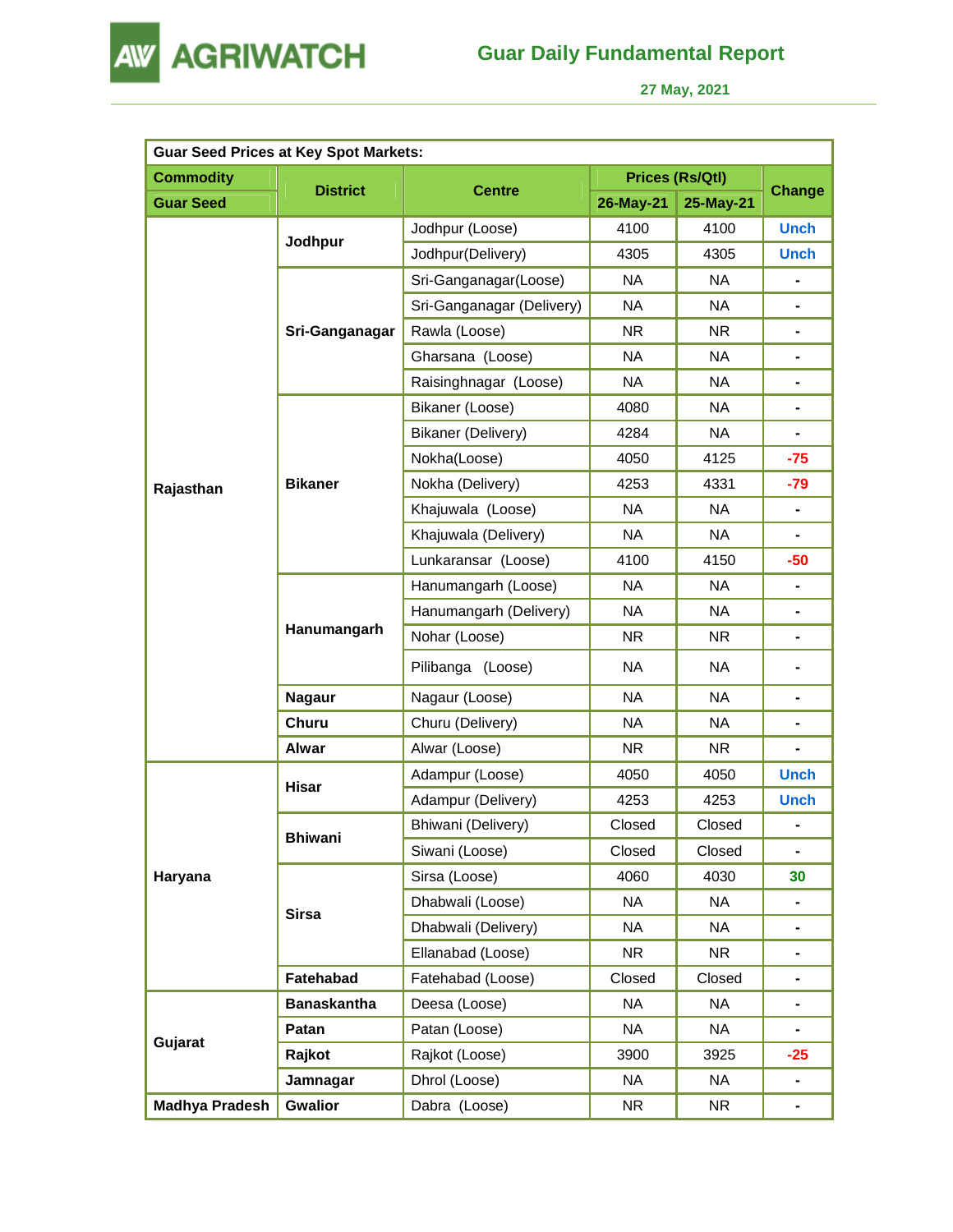

## **Guar Daily Fundamental Report**

 **27 May, 2021** 

| <b>Guar Gum</b> |                  |              |           |           |                |
|-----------------|------------------|--------------|-----------|-----------|----------------|
|                 | Jodhpur          | Jodhpur      | 6450      | 6400      | 50             |
| Rajasthan       | Alwar            | Alwar        | <b>NR</b> | NR.       | $\blacksquare$ |
|                 | Hanumangarh      | Nohar        | <b>NR</b> | NR.       | ۰              |
|                 | <b>Bhiwani</b>   | Bhiwani      | Closed    | Closed    | ۰              |
|                 |                  | <b>Sirsa</b> | 6400      | 6500      | $-100$         |
| Haryana         | <b>Sirsa</b>     | Dhabwali     | <b>NA</b> | <b>NA</b> | $\blacksquare$ |
|                 |                  | Ellanabad    | <b>NR</b> | NR.       | ۰              |
|                 | <b>Fatehabad</b> | Fatehabad    | Closed    | Closed    | ۰              |

| <b>Guar Seed Arrivals in Key Centers</b> |                    |                 |           |                            |                |
|------------------------------------------|--------------------|-----------------|-----------|----------------------------|----------------|
| <b>Commodity</b>                         |                    |                 |           | <b>Arrivals (Quintals)</b> |                |
| <b>Guar Seed</b>                         | <b>District</b>    | <b>Centre</b>   | 26-May-21 | 25-May-21                  | <b>Change</b>  |
|                                          | Jodhpur            | Jodhpur         | <b>NA</b> | <b>NA</b>                  |                |
|                                          |                    | Sri-Ganganagar  | <b>NA</b> | <b>NA</b>                  | L.             |
|                                          |                    | Rawla           | <b>NR</b> | NR.                        | Ξ.             |
|                                          | Sri-Ganganagar     | Gharsana        | <b>NA</b> | <b>NA</b>                  | $\blacksquare$ |
|                                          |                    | Raisinghnagar   | <b>NA</b> | <b>NA</b>                  | $\blacksquare$ |
|                                          |                    | <b>Bikaner</b>  | 500       | <b>NA</b>                  |                |
|                                          | <b>Bikaner</b>     | Nokha           | 650       | 400                        | 250            |
| Rajasthan                                |                    | Khajuwala       | <b>NA</b> | <b>NA</b>                  |                |
|                                          |                    | Lunkaransar     | 200       | 300                        | $-100$         |
|                                          |                    | Hanumangarh     | <b>NA</b> | <b>NA</b>                  | ٠              |
|                                          | Hanumangarh        | Nohar           | <b>NR</b> | <b>NR</b>                  |                |
|                                          |                    | Pilibanga       | <b>NA</b> | <b>NA</b>                  | ä,             |
|                                          | <b>Nagaur</b>      | Nagaur          | <b>NA</b> | <b>NA</b>                  |                |
|                                          | Churu              | Churu           | <b>NA</b> | <b>NA</b>                  | $\blacksquare$ |
|                                          | Alwar              | Alwar           | <b>NR</b> | NR.                        |                |
|                                          | <b>Hisar</b>       | Adampur         | 300       | 400                        | $-100$         |
|                                          | <b>Bhiwani</b>     | Bhiwani         | Closed    | Closed                     | ٠              |
|                                          |                    | Siwani          | Closed    | Closed                     |                |
| Haryana                                  |                    | <b>Sirsa</b>    | 300       | 300                        | <b>Unch</b>    |
|                                          | <b>Sirsa</b>       | <b>Dhabwali</b> | <b>NA</b> | <b>NA</b>                  |                |
|                                          |                    | Ellanabad       | <b>NR</b> | NR.                        | $\blacksquare$ |
|                                          | <b>Fatehabad</b>   | Fatehabad       | Closed    | Closed                     | ٠              |
|                                          | <b>Banaskantha</b> | Deesa           | <b>NA</b> | <b>NA</b>                  | ٠              |
|                                          | Patan              | Patan           | <b>NA</b> | <b>NA</b>                  | ÷.             |
| Gujarat                                  | Rajkot             | Rajkot          | 150       | 200                        | $-50$          |
|                                          | Jamnagar           | <b>Dhrol</b>    | <b>NA</b> | <b>NA</b>                  | $\blacksquare$ |